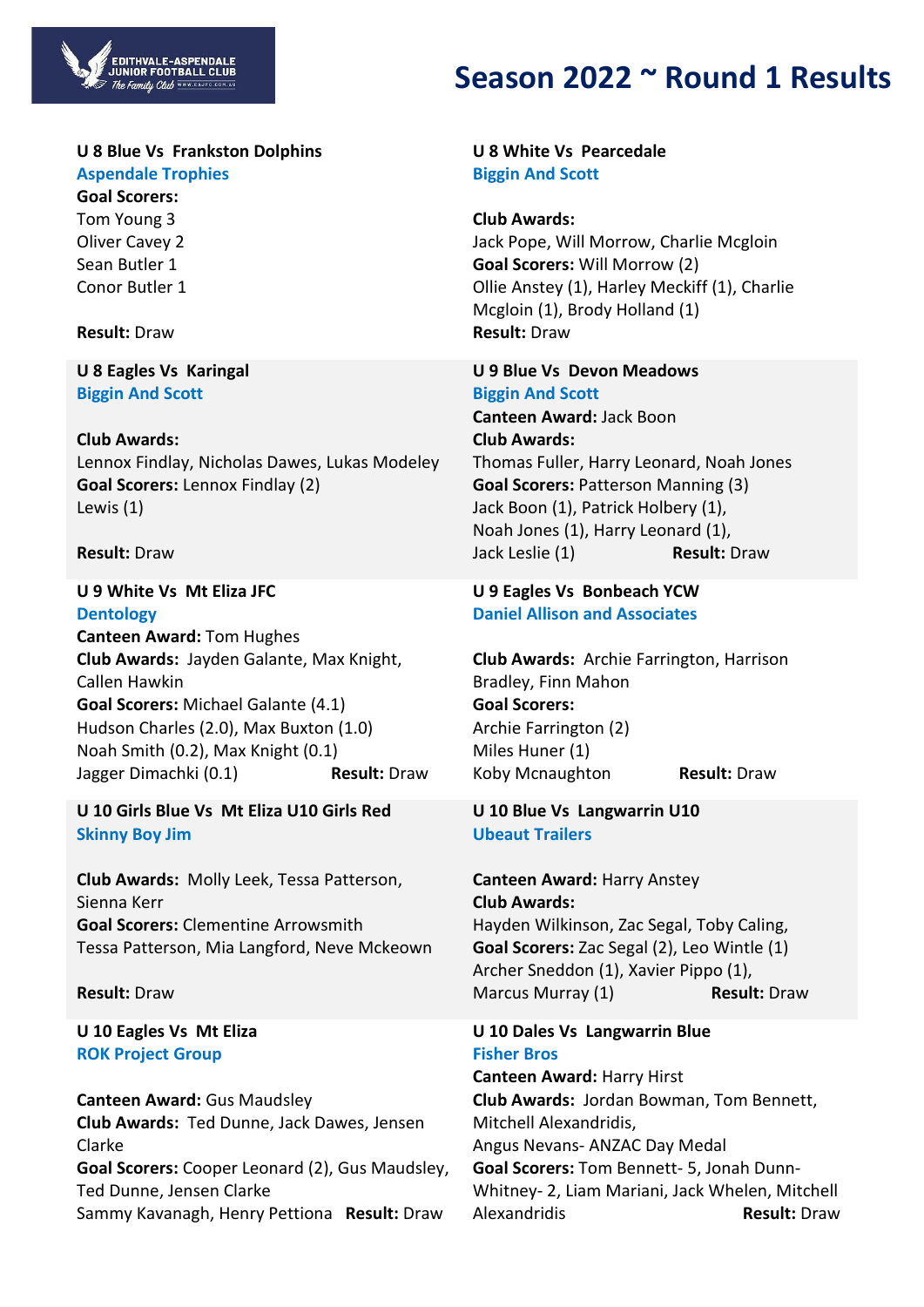

#### **U 11 White Vs Frankston Dolphins U11 PBE Electrical**

# **Club Awards:**

Thomas Gill, Lenny Schilling, Aiden Cramer

#### **Result:** Loss

**U 12 Girls Blue Vs Langwarrin U12 Blue Attards Canteen Award:** Remi Sneddon **Club Awards:** Leila Gothard, Kasey Moor, Tessa Meeve **Goal Scorers:** Kasey Moor (1) Clover Dunn Whitney (1) Tessa Meeve (1) **Result:** Win

#### **U 12 Blue Vs My Eliza Red ROK Project Group**

**Canteen Award:** Archer Malone **Club Awards:** Connor Charles, Max Lalor, Anderson Mcleod, Thomas Batchelor **Goal Scorers:** Connor Charles (3), Sol Wonnacott (2), Ben Bowman (2), Kane Lawrence (1), Max Lalor (1) **Result:** Win

#### **U 13 Blue Vs Mount Eliza Red Compass Financial Group**

**Canteen Award:** Tom Vinen **Club Awards:** Leon Bell, Aidan Taylor, Liam Sounness-Comerford, Nash Jazownik **Goal Scorers:** Liam SC (3), Tommy Curry , Darcy Beagley, Finn Mitchell, Leon Bell (3), Joshua Henriques, Aidan Taylor, Oliver Okulski, Tom Vinen (2) **Result:** Win

# **U 14 Girls Blue Vs Frankston Dolphins Mordi Florist**

**Canteen Award:** Stella Offen **Club Awards:** Aaliyah Krishnan, Tahlia Buza, Billie Ross, Maddie O'Donnell

#### **Goal Scorers:** Ineke Vrondou (1) Maddie O'Donnell (1) **Result:** Loss

# **Season 2022 ~ Round 1 Results**

# **U 11 Eagles Vs Frankston YCW Black Mentone Toyota**

**Club Awards:** Jake Lambert, Charlie O'Gorman, Milo Arrowsmith **Goal Scorers:** Charlie O'Gorman, Harry Walker Luke Hastings **Result:** Loss

### **U 12 Girls White Vs Mount Eliza Girls Mordi Florist**



**Result:** Loss

**U 12 White Vs Frankston Dolphins Unitex**

**Canteen Award:** Liam Moss **Club Awards:** Charlie Segal, Oliver Komorowski, Noah Leek, Harvey Hawkin **Goal Scorers:** Mitchell Beckman Max Dyett, Harvey Hawken, Jack Murphy **Result:** Win

# **U 13 White Vs Carrum Patt Basement Construction Services**

**Canteen Award:** Noah Tyndal **Club Awards:** Clancy Lambe, Finnley Mclaughlin, Kai O'Brien, **Goal Scorers:** Henry Mccallum (2) Koji Lee (1) **Result:** Win

# **U 14 Girls White Vs Bonbeach YCW PBE Electrical**

**Club Awards:** Stevie Cleary, Willow Christodoulides, Ahllia Dimachki,

#### **Goal Scorers:**

Stevie Cleary (3) Emmersen Boardman, Ahllia Dimachki, Brooke Sweatman, Brooke Gebbing, Jasmine Harrison **Result:** Win